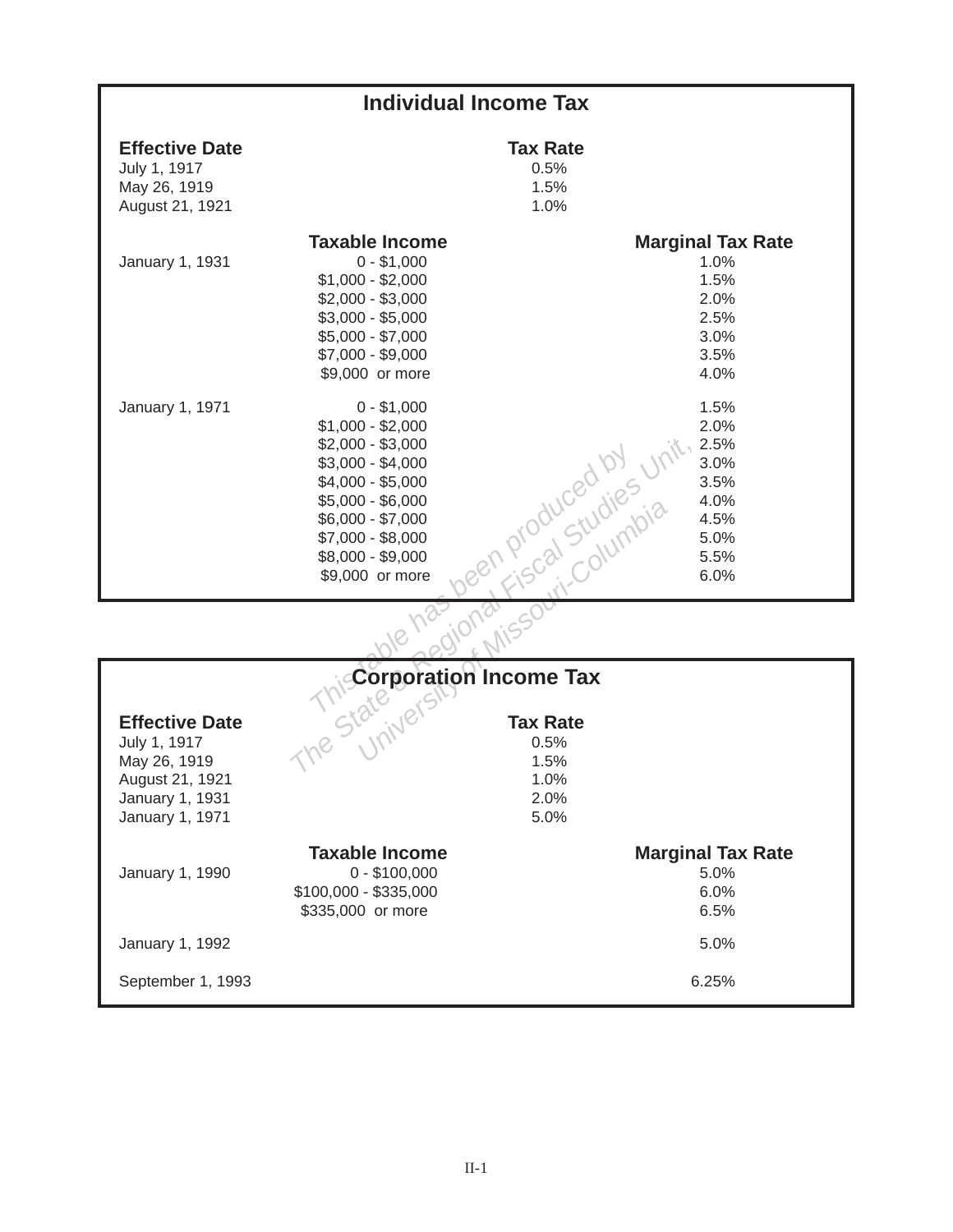

| <b>County Foreign Insurance Tax</b>     |                       |  |  |  |
|-----------------------------------------|-----------------------|--|--|--|
| <b>Effective Date</b><br>March 20, 1895 | <b>Tax Rate</b><br>2% |  |  |  |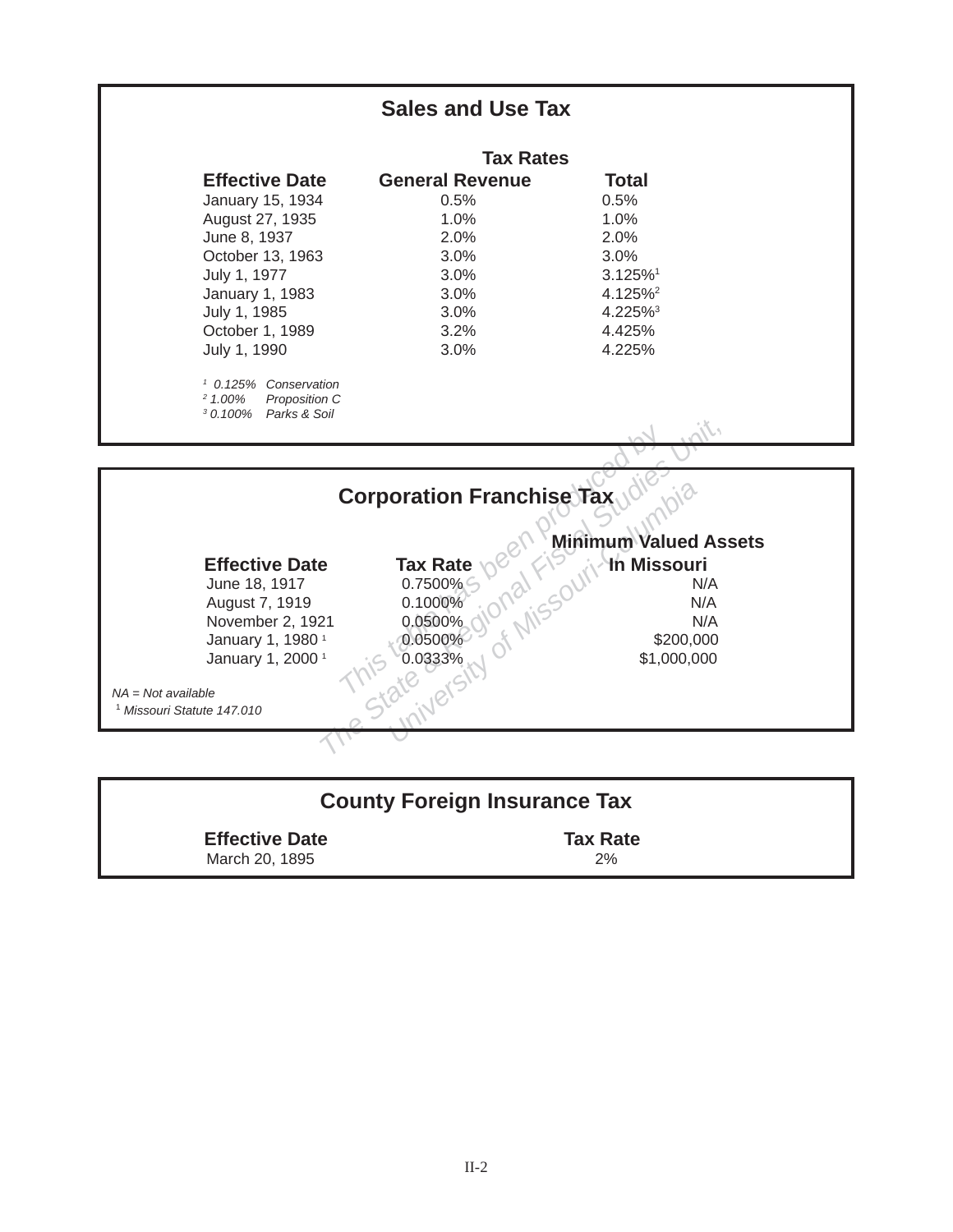|                      |                                                                                                                                                  | <b>Selected Excise Taxes</b> |                               |                     |
|----------------------|--------------------------------------------------------------------------------------------------------------------------------------------------|------------------------------|-------------------------------|---------------------|
| <b>Cigarettes</b>    |                                                                                                                                                  |                              |                               |                     |
|                      | <b>Effective Date</b>                                                                                                                            |                              | <b>Tax Rate</b>               |                     |
|                      | January 1, 1956                                                                                                                                  |                              | mils per cigarette<br>\$0.001 |                     |
|                      | May 1, 1961                                                                                                                                      |                              | \$0.002                       |                     |
|                      | July 15, 1969                                                                                                                                    |                              | \$0.0045                      |                     |
|                      | August 13, 1982                                                                                                                                  |                              | \$0.0065                      |                     |
|                      | October 1, 1993                                                                                                                                  |                              | \$0.0085                      |                     |
|                      | <b>All Other Tobacco Products</b>                                                                                                                |                              |                               |                     |
|                      | <b>Effective Date</b>                                                                                                                            |                              | <b>Tax Rate</b>               |                     |
|                      |                                                                                                                                                  |                              | percent                       |                     |
|                      | October 1, 1993                                                                                                                                  |                              | 10%                           |                     |
|                      |                                                                                                                                                  |                              |                               |                     |
| <b>Gasoline</b>      |                                                                                                                                                  |                              |                               |                     |
|                      | <b>Effective Date</b>                                                                                                                            |                              | <b>Tax Rate</b>               |                     |
|                      |                                                                                                                                                  |                              | per gallon                    |                     |
|                      | January 1, 1925<br>August 15, 1951                                                                                                               |                              | \$0.02\$<br>\$0.03            |                     |
|                      | March 6, 1962                                                                                                                                    |                              | \$0.05                        |                     |
|                      | August 13, 1972                                                                                                                                  |                              |                               |                     |
|                      | June 1, 1987                                                                                                                                     |                              |                               |                     |
|                      | April 1, 1992                                                                                                                                    |                              |                               |                     |
|                      | April 1, 1994                                                                                                                                    |                              |                               |                     |
|                      | April 1, 1996                                                                                                                                    |                              |                               |                     |
| <b>Special Fuels</b> | ate table has been product for the                                                                                                               |                              |                               |                     |
|                      | <b>Effective Date</b>                                                                                                                            |                              | <b>Tax Rate</b>               |                     |
|                      | August 1, 1952                                                                                                                                   |                              | per gallon                    |                     |
|                      | March 6, 1962                                                                                                                                    |                              |                               |                     |
|                      | August 13, 1972                                                                                                                                  |                              |                               |                     |
|                      | June 1, 1987                                                                                                                                     |                              |                               |                     |
|                      | April 1, 1992                                                                                                                                    |                              |                               |                     |
|                      | April 1, 1994                                                                                                                                    |                              | \$0.15                        |                     |
| <b>Alcohol</b>       | April 1, 1996                                                                                                                                    |                              | \$0.17557                     |                     |
|                      |                                                                                                                                                  |                              | <b>Tax Rates</b>              |                     |
|                      | <b>Effective Date</b>                                                                                                                            | <b>Liquor</b>                | <b>Beer</b>                   | <b>Wine</b>         |
|                      |                                                                                                                                                  | per gallon                   | per barrel <sup>®</sup>       | per gallon          |
|                      | December 28, 1933                                                                                                                                | \$0.80                       | \$1.00                        | $$0.20^2 - $0.40^3$ |
|                      | May 9, 1935                                                                                                                                      | \$0.80                       | \$0.62                        | $$0.024 - $0.105$   |
|                      | October 13, 1961                                                                                                                                 | \$1.20                       | \$0.93                        | \$0.15              |
|                      | January 1, 1971                                                                                                                                  | \$2.00                       | \$1.92                        | $$0.30^6$           |
|                      | August 28, 2002                                                                                                                                  | \$2.00                       | \$1.92                        | \$0.42              |
|                      | <sup>1</sup> One barrel equals 32 gallons.                                                                                                       |                              |                               |                     |
|                      | <sup>2</sup> Light Wine - not to exceed 12% alcohol<br><sup>3</sup> Fortified Wine - 12% and over                                                |                              |                               |                     |
|                      | <sup>4</sup> Light Wine - not to exceed 14% alcohol                                                                                              |                              |                               |                     |
|                      | <sup>5</sup> Fortified Wine - 14% and over<br>6 Additional tax rate changes, 8/28/1983 - 8/27/1989 was \$0.34, 8/28/1989 - 8/27/2002 was \$0.36. |                              |                               |                     |
|                      | <sup>7</sup> .0055 Agriculture Inspection Fee and Transport Load Fee.                                                                            |                              |                               |                     |
|                      |                                                                                                                                                  |                              |                               |                     |